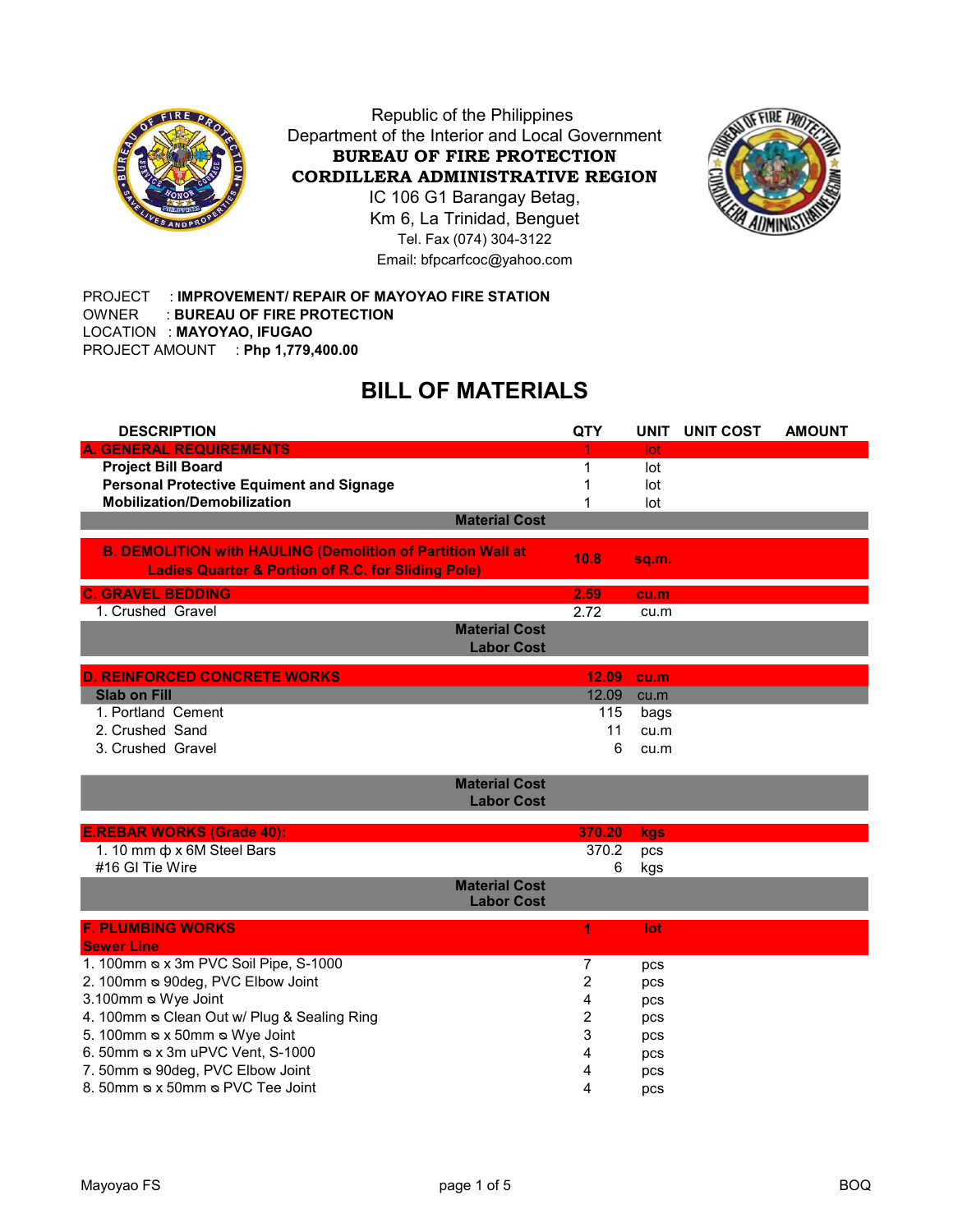| 9. Upvc P-trap, 50mm &<br>10. PVC Cement Solvent                                                                                                                                  | $\overline{\mathbf{c}}$<br>5 | pcs<br>can |  |
|-----------------------------------------------------------------------------------------------------------------------------------------------------------------------------------|------------------------------|------------|--|
| <b>Storm Drainage &amp; Down Spout</b>                                                                                                                                            |                              |            |  |
| 1. 75mm & x 3m uPVC Pipe Down spout                                                                                                                                               | 24                           | pcs        |  |
| 2. 75mm & 90deg, PVC Elbow Joint                                                                                                                                                  | 23                           | pcs        |  |
| 3. Pipe Clamp for 75mm & x 3m uPVC Pipe Down spout                                                                                                                                | 18                           | pcs        |  |
| 4. PVC Cement Solvent                                                                                                                                                             | 4                            | can        |  |
| <b>Plumbing Fixtures</b>                                                                                                                                                          | $\mathbf{1}$                 | lot        |  |
| 1. Water Closet w/ Fittings & and Accessories (American Standard)                                                                                                                 | 1                            | set        |  |
| 2. Lavatory w/ Fittings & and Accessories (American Standard)                                                                                                                     | 1                            | set        |  |
| 3. Urinal                                                                                                                                                                         | 1                            | set        |  |
| 4. Fittings                                                                                                                                                                       | 1                            | lot        |  |
| 5. Stainless Steel Floor Drain 4" x 4"                                                                                                                                            | 1                            | pcs        |  |
| 6. Mirror (2ft x 3ft)                                                                                                                                                             | 1                            | set        |  |
| 7. Faucet, hose bibb, brass 12mm dia.                                                                                                                                             | 1                            | pcs        |  |
| <b>Water Line</b>                                                                                                                                                                 | $\mathbf{1}$                 | lot        |  |
| 1. 25mms Polypropylene Tee Reducer Joint                                                                                                                                          | 2                            | pcs        |  |
| 2. 20mms Polypropylene Cold Water Line                                                                                                                                            | 10                           | pcs        |  |
| 3. 20mms Polypropylene 90deg. Elbow                                                                                                                                               | 4                            | pcs        |  |
| 4. 20mms Polypropylene Tee Joint<br>5. 25 x 20mms Polypropylene Reducer Tee Joint                                                                                                 | 5<br>2                       | pcs        |  |
| <b>Material Cost</b>                                                                                                                                                              |                              | pcs        |  |
| <b>Labor Cost</b>                                                                                                                                                                 |                              |            |  |
| <b>G. CARPENTRY and JOINTRY</b>                                                                                                                                                   | 153.96                       | sq.m       |  |
| <b>Ceiling Works</b>                                                                                                                                                              | 140.46                       | sq.m       |  |
| 1. 12mm x 38mm x .8mm x 5m Carrying Channel                                                                                                                                       | 51                           | pcs        |  |
| 2. 12mm x 38mm x .8mm x 5m Furring Channel                                                                                                                                        | 159                          | pcs        |  |
| 3. 25 x 25 x .4mm x 3m Wall Angle                                                                                                                                                 | 68                           | pcs        |  |
| 4. Channel Clip                                                                                                                                                                   | 843                          | pcs        |  |
| 5. 1.2m x 2.4m x 4.5mm thick Fiber Cement Ceiling Board                                                                                                                           | 52                           | pcs        |  |
| 6. 1/8" x 5/8" blind rivets                                                                                                                                                       | 1970                         | pcs        |  |
| 7. Concrete nail                                                                                                                                                                  | 5                            | kgs        |  |
| 8. Carrying Hanger<br>9. Ceiling vent w/ Wire Mesh                                                                                                                                | 38<br>6                      | pcs<br>set |  |
|                                                                                                                                                                                   |                              |            |  |
| (Ladies Quarter's Partition Wall)                                                                                                                                                 | 13.50                        | sq.m       |  |
| 1. 2" x 3" Good Lumber Stud                                                                                                                                                       | 11                           | pcs        |  |
| 2. 1.2m x 2.4m x 4.5mm thick Fiber Cement Ceiling Board                                                                                                                           | 10                           | pcs        |  |
| 3. blind rivets                                                                                                                                                                   | 756<br>2                     | pcs        |  |
| 4. Concrete nail<br><b>Material Cost</b>                                                                                                                                          |                              | kgs        |  |
| <b>Labor Cost</b>                                                                                                                                                                 |                              |            |  |
|                                                                                                                                                                                   |                              |            |  |
| <b>H. DOORS AND WINDOWS</b><br><b>DOORS</b>                                                                                                                                       | 1                            | lot        |  |
| 1. 1 set D-1 (1.00m x 2.45m Double Aluminum Framed Swing Type<br>Glass Door with 1/4" thick Dark Glass)                                                                           | 2.45                         | sq.m       |  |
| 2. 1 set D-2, 0.80 x 2.10m - Hollow Core Flush Type Door on 50 x<br>150mm Door Jambs with Marine Plywood Facing Inside w/ 0.80 x 0.30m<br>Stainless Kick Plate & Ordinary Outside | 1.6                          | sq.m       |  |
| 3. 1 set D-3, 0.90 x 2.10m Swing Panel Door Jamb                                                                                                                                  | 1.89                         | sq.m       |  |
| 4. 1 set D-4, 1.00m x 2.10m Aluminum Screen Door                                                                                                                                  | 2.1                          | sq.m       |  |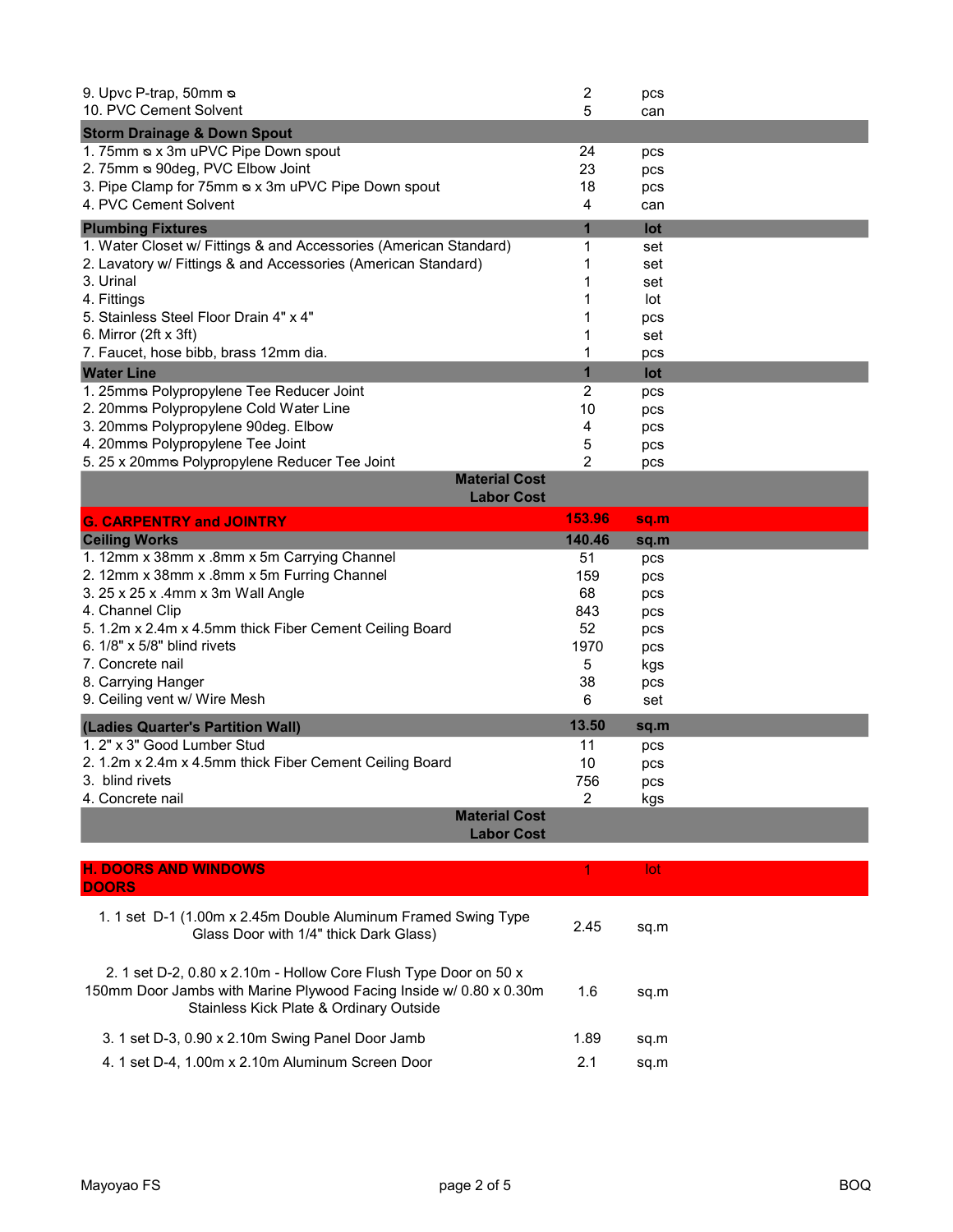| 5. Door Frames                                                                                     | 2      | sets  |  |
|----------------------------------------------------------------------------------------------------|--------|-------|--|
| 6. Loose Pin Hinges                                                                                | 16     | sets  |  |
| 7. Locksets (Kwikset Door Knob)                                                                    | 2      | sets  |  |
| 8. Double Door Locksets                                                                            | 1      | sets  |  |
| <b>WINDOWS</b>                                                                                     |        | lot   |  |
| 1. 2 sets Window-1, 2.00m x 1.60m Aluminum Sliding Window w/ 1/4"<br>thk Dark Glass Panel & Screen | 6.4    | sq.m  |  |
| 2. 2 sets Window-2, 0.65m x 0.60m Aluminum Awning Window w/ 1/4"<br>thk Dark Glass Panel & Screen  | 0.78   | sq.m  |  |
| 3. Combi Roll-up Excelsior Blinds (color wood) - For ground floor office                           | 137.7  | sq.ft |  |
| 4. Screen- for 2nd flr. Office's Windows                                                           | 274.34 | sq.ft |  |

|                                                                       | <b>Material Cost</b><br><b>Labor Cost</b> |        |        |  |
|-----------------------------------------------------------------------|-------------------------------------------|--------|--------|--|
| <b>I. TILE WORKS</b>                                                  |                                           | 165.6  | sq.m   |  |
| <b>MAIN FLOORS</b>                                                    |                                           |        |        |  |
| 1. 0.60m x 0.60m Granite Tiles (office at ground floor)               |                                           | 75     | pcs    |  |
| 2. 0.40m x 0.40m Ceramic Glazed Tiles (for 2nd floor)                 |                                           | 470    | pcs    |  |
| 3. 0.40m x 0.40m Ceramic Un-Glazed Tiles (front & back entrace floor) |                                           | 156    | pcs    |  |
| <b>COMFORT ROOM &amp; BATH ROOM</b>                                   |                                           |        |        |  |
| <b>Floor</b>                                                          |                                           |        | sq.m   |  |
| 4, 0.20 m x 0.20m Glazed Un-Ceramic Floor Tiles                       |                                           | 90     | pcs    |  |
| <b>Walls</b>                                                          |                                           |        | sq.m   |  |
| 5. 0.20 m x 0.20m Glazed Ceramic Tiles                                |                                           | 272    | pcs    |  |
| <b>STAIRS</b>                                                         |                                           |        |        |  |
| 3.0.30 m x 0.60m Semi Granite Tiles                                   |                                           | 118    | pcs    |  |
| 4. Tile Trim                                                          |                                           | 10     | pcs    |  |
| 5. ABC Tile Adhesive                                                  |                                           | 24     | bags   |  |
| 6. ABC Tile Grout                                                     |                                           | 22     | kgs    |  |
| 7. Cement                                                             |                                           | 55     | bags   |  |
| 8. Sand                                                               |                                           | 6      | cu.m   |  |
|                                                                       | <b>Material Cost</b><br><b>Labor Cost</b> |        |        |  |
| <b>J. PLASTERING WORKS</b>                                            |                                           | 600.50 | sq.m   |  |
| (Walls, Concrete under Slab, Column & Beam Faces)                     |                                           | 600.50 | sq.m   |  |
| 1. Portland Cement                                                    |                                           | 199    | bags   |  |
| 2. Sand                                                               |                                           | 16.5   | cu.m   |  |
| 3. 2" x 3" x12" Good Lumber (scaffoldings)                            |                                           | 180    | bd.ft. |  |
|                                                                       | <b>Material Cost</b>                      |        |        |  |
|                                                                       | <b>Labor Cost</b>                         |        |        |  |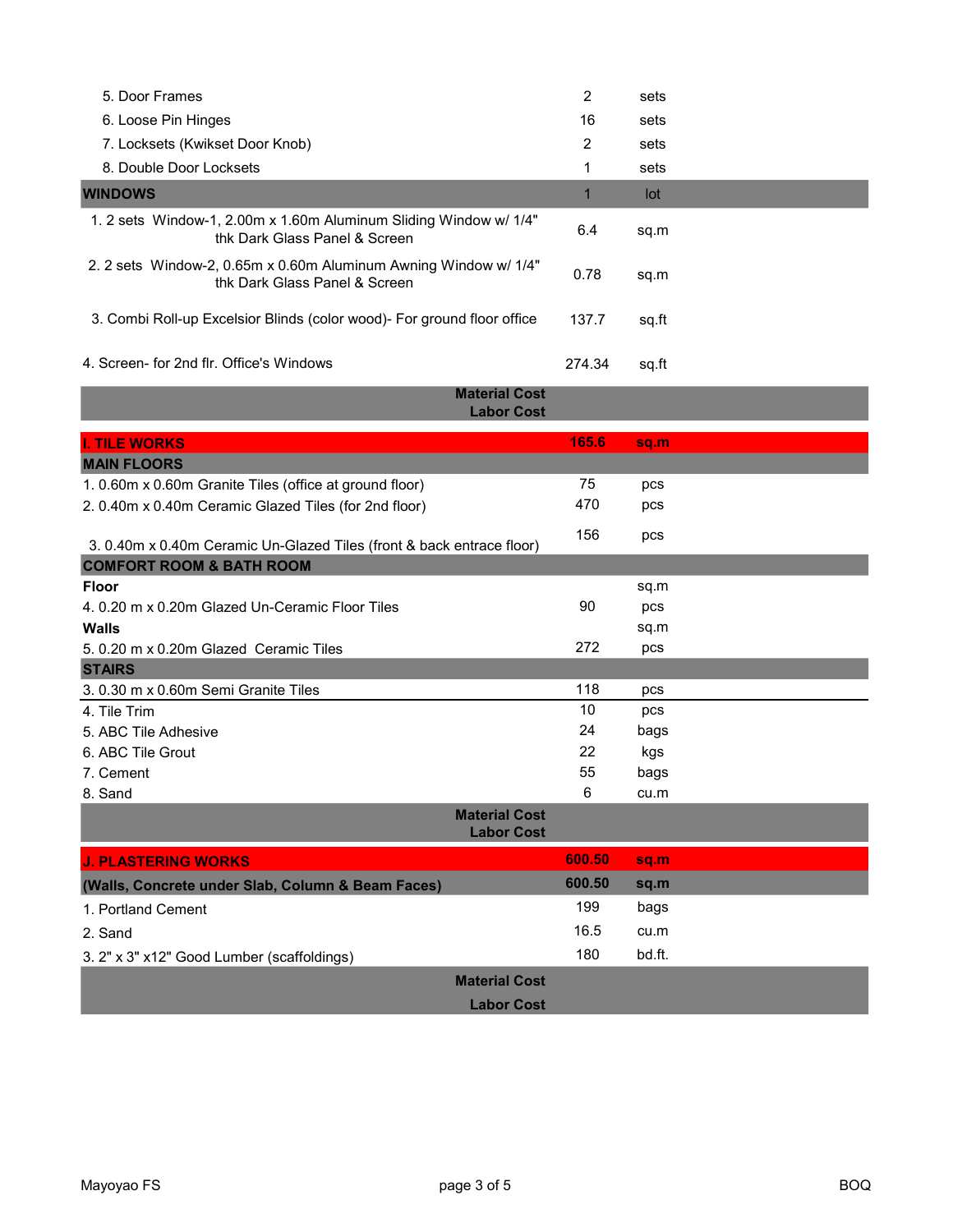| 55<br>1. Conc. Neutralizer<br>gal                           |
|-------------------------------------------------------------|
| 28<br>gal<br>2. Flat Later (1 coat)                         |
| 55<br>gal<br>3. Semi Gloss Latex (2 coat- See Color Scheme) |
| 34<br>gal<br>4. Patching Compound                           |
| 340<br>5. Sand paper<br>pcs                                 |
| 8<br>6. Paint Roller<br>pcs                                 |
| 8<br>7. Paint Pan<br>pcs                                    |

(use the scaffolding in the plastering)

| <b>Material Cost</b>                                     |              |       |  |
|----------------------------------------------------------|--------------|-------|--|
| <b>Labor Cost</b>                                        |              |       |  |
| <b>L. MASONRY WORKS</b>                                  | 43.01        | sq.m. |  |
| 4" CHB                                                   |              |       |  |
| 1.4" X 8" X 16" CHB                                      | 132          | pcs   |  |
| 2. Portland Cement                                       | 6            | bag   |  |
| 3. Fine Aggregate                                        | 1            | cu.m  |  |
| 4. 10mm dia. RSB                                         | 22.21        | kgs   |  |
| 5. GI Tie Wire                                           | $\mathbf{1}$ | kgs   |  |
| 6" CHB                                                   |              |       |  |
| 1.6" X 8" X 16" CHB                                      | 428          | pcs   |  |
| 2. Portland Cement                                       | 31           | bag   |  |
| 3. Fine Aggregate                                        | 3            | cu.m  |  |
| 4. 10mm dia. RSB                                         | 73.92        | kgs   |  |
| 5. GI Tie Wire                                           | 4            | kgs   |  |
| <b>Material Cost</b>                                     |              |       |  |
| <b>Labor Cost</b>                                        |              |       |  |
| <b>M. RAILINGS</b>                                       | 1            | lot   |  |
| 1. 2" Dia. Stainless Pipe Stair Railing                  | 5            | pcs   |  |
| 2. 18mm x 18mm Stainless Steel Square Bar- Stair Railing | 10           | pcs   |  |
| 3. Stainless Welding Rod                                 | 5            | kgs   |  |
| 4. Cutting Disc                                          | 2            | pcs   |  |
| 5. Sand Paper                                            | 4            | pcs   |  |
| 6. Mapping Soap                                          | 1            | pcs   |  |
| 7. Mapping Cloth                                         | 1            | pcs   |  |
| <b>Material Cost</b>                                     |              |       |  |
| <b>Labor Cost</b>                                        |              |       |  |
| <b>N. ELECTRICAL WORKS</b>                               | 1            | lot   |  |
| <b>Conduits</b>                                          |              |       |  |
| 1. 20mm dia PVC conduit                                  | 25           | pcs   |  |
| 2. Utility box, Deep type                                | $\mathbf 5$  | pcs   |  |
| 3. Junction box, Deep Type                               | 7            | pcs   |  |
| <b>Wires and Wiring Device</b>                           |              |       |  |
| 4. 3.5mm2 THHN Wire, Stranded                            | 75           | mtr   |  |
| 5. 5mm2 THHN Wire, Stranded                              | 150          | mtr   |  |